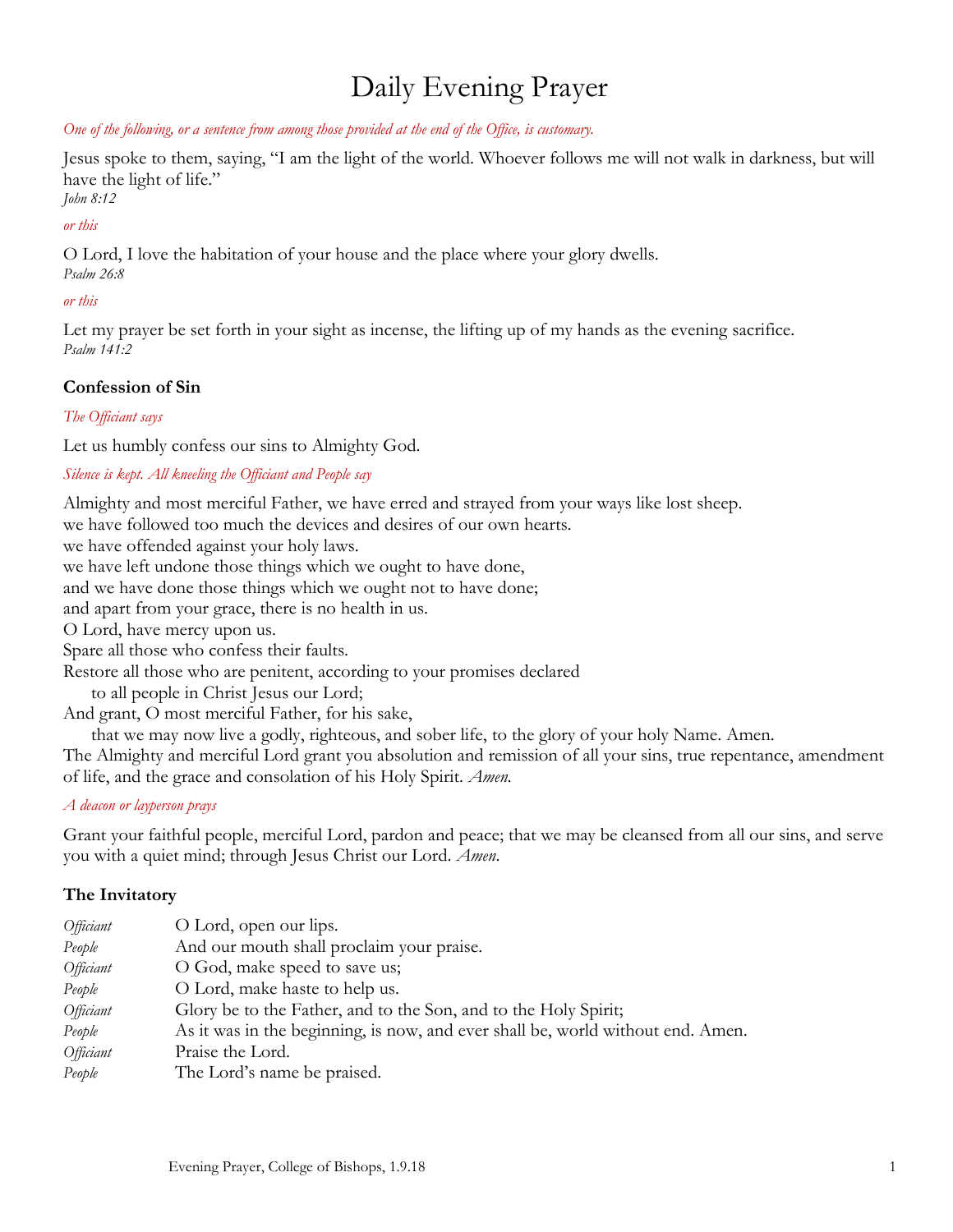#### **Phos hilaron** *O Gladsome Light*

O gladsome light, pure brightness of the ever-living Father in heaven, \* O Jesus Christ, holy and blessed! Now as we come to the setting of the sun, and our eyes behold the vesper light, \* we sing your praises, O God: Father, Son, and Holy Spirit. You are worthy at all times to be praised by happy voices,  $*$ O Son of God, O Giver of Life, and to be glorified through all the worlds.

## **The Psalm or Psalms Appointed**

#### *At the end of the Psalms is sung or said*

Glory be to the Father, and to the Son, and to the Holy Spirit; \* as it was in the beginning, is now, and ever shall be, world without end. Amen.

#### **The Lessons**

*One or more Lessons, as appointed, are read, the Reader first saying*

A Reading from

*A citation giving chapter and verse may be added.*

*After each Lesson the Reader may say*

The Word of the Lord. *People* Thanks be to God.

*Or the Reader may say*

Here ends the Reading.

*The following Canticles are normally sung or said after each of the lessons. The Officiant may also use a Canticle drawn from the "Supplemental Canticles" or an appropriate song of praise.*

**Magnificat** *The Song of Mary Luke 1:46-55* My soul magnifies the Lord, \* and my spirit rejoices in God my Savior. For he has regarded \* the lowliness of his handmaiden. For behold, from now on, \* all generations will call me blessed. For he that is mighty has magnified me, \* and holy is his Name. And his mercy is on those who fear him, \* throughout all generations. He has shown the strength of his arm;  $*$ he has scattered the proud in the imagination of their hearts. He has brought down the mighty from their thrones, \* and has exalted the humble and meek. He has filled the hungry with good things, \*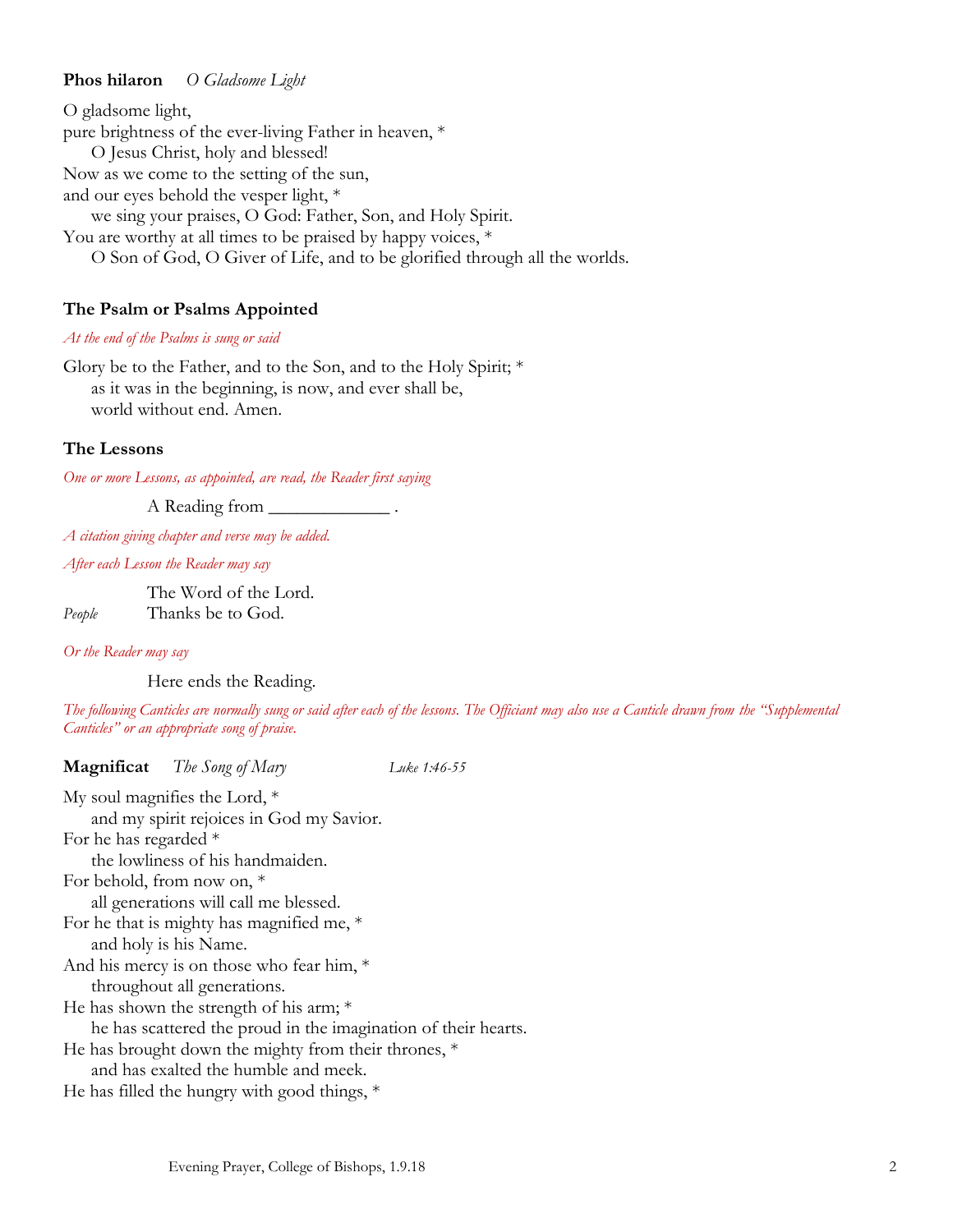and the rich he has sent empty away.

He, remembering his mercy, has helped his servant Israel, \* as he promised to our fathers, Abraham and his seed forever.

Glory be to the Father, and to the Son, and to the Holy Spirit; \* as it was in the beginning, is now, and ever shall be, world without end. Amen.

**Nunc dimittis** *The Song of Simeon* Luke 2:29-32 Lord, now let your servant depart in peace,  $*$ according to your word. For my eyes have seen your salvation, \* which you have prepared before the face of all people; to be a light to lighten the Gentiles, \* and to be the glory of your people Israel. Glory be to the Father, and to the Son, and to the Holy Spirit; \* as it was in the beginning, is now, and ever shall be, world without end. Amen.

#### **The Apostles' Creed**

I believe in God, the Father almighty, creator of heaven and earth. I believe in Jesus Christ, his only Son, our Lord. He was conceived by the Holy Spirit and born of the Virgin Mary. He suffered under Pontius Pilate, was crucified, died, and was buried. He descended to the dead. On the third day he rose again. He ascended into heaven, and is seated at the right hand of the Father. He will come again to judge the living and the dead. I believe in the Holy Spirit, the holy catholic Church, the communion of saints, the forgiveness of sins, the resurrection of the body, and the life everlasting. Amen.

#### **The Prayers**

*Officiant* The Lord be with you. *People* And with your spirit. *Officiant* Let us pray.

#### *The People kneel or stand.*

Lord, have mercy upon us. *Christ, have mercy upon us.* Lord, have mercy upon us.

*Officiant and People* Our Father, who art in heaven, Our Father in heaven,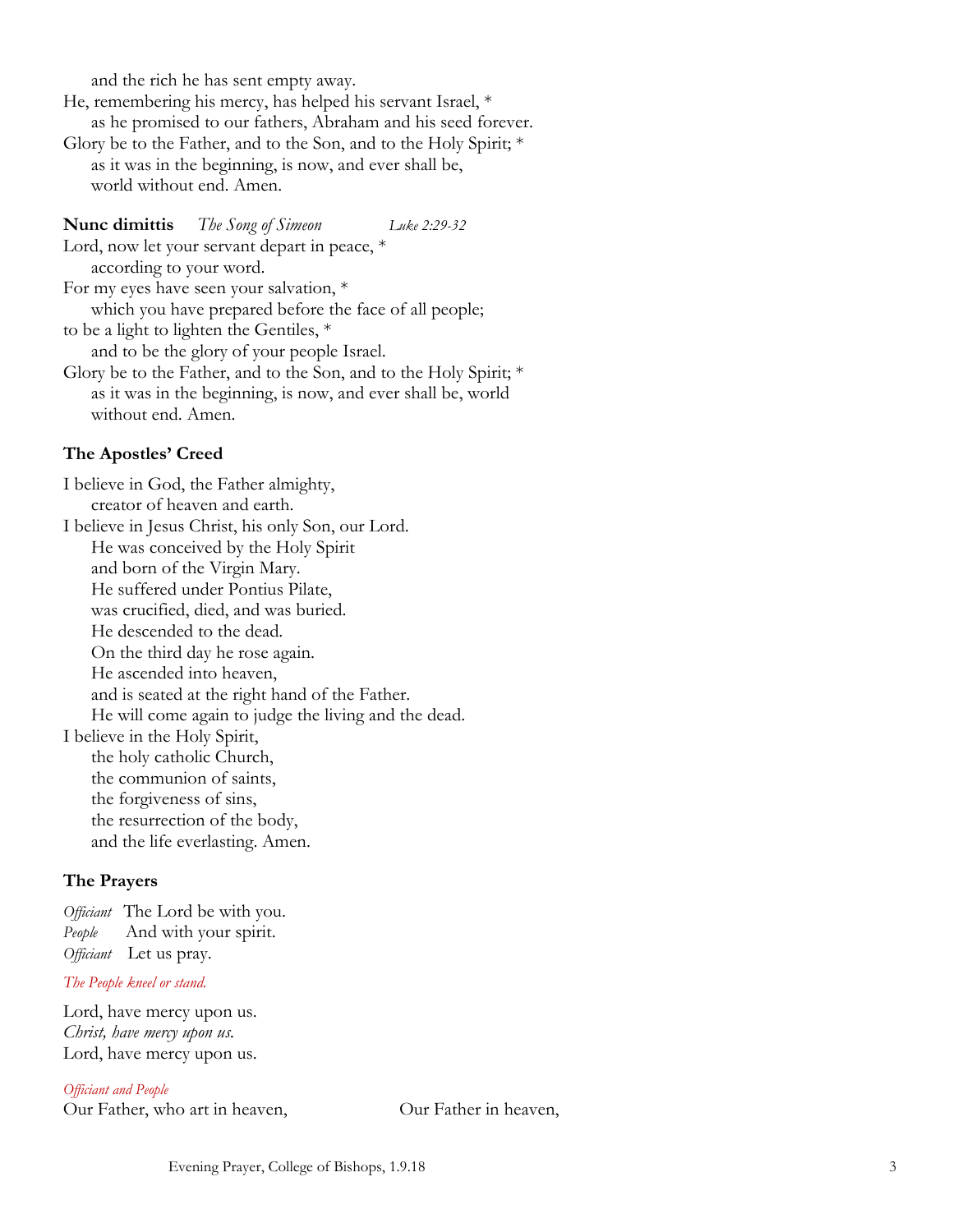| hallowed be thy Name.             | hallowed be your Name.          |
|-----------------------------------|---------------------------------|
| Thy kingdom come,                 | Your kingdom come,              |
| thy will be done,                 | your will be done,              |
| on earth as it is in heaven.      | on earth as it is in heaven.    |
| Give us this day our daily bread. | Give us today our daily bread.  |
| And forgive us our trespasses,    | And forgive us our sins         |
| as we forgive those               | as we forgive those             |
| who trespass against us.          | who sin against us.             |
| And lead us not into temptation,  | Save us from the time of trial, |
| but deliver us from evil.         | and deliver us from evil.       |
| For thine is the kingdom,         | For the kingdom, the power,     |
| and the power, and the glory      | and the glory are yours         |
| forever and ever. Amen.           | now and forever. Amen.          |

That this evening may be holy, good, and peaceful, *We entreat you, O Lord.*

That your holy angels may lead us in paths of peace and goodwill, *We entreat you, O Lord.*

That we may be pardoned and forgiven for our sins and offenses, *We entreat you, O Lord.*

That there may be peace in your Church and in the whole world, *We entreat you, O Lord.*

That we may depart this life in your faith and fear, and not be condemned before the great judgment seat of Christ, *We entreat you, O Lord.*

That we may be bound together by your Holy Spirit in the communion of [\_\_\_\_\_\_\_\_ and] all your saints, entrusting one another and all our life to Christ, *We entreat you, O Lord.*

*The Officiant then prays one or more of the following collects, always beginning with the Collect of the Day (the prayer of the previous Sunday or of the Holy Day being observed). It is traditional to pray the Collects for Peace and Aid against Perils daily. Alternatively, one may pray the collects on a weekly rotation, using the suggestions in parentheses.*

The Collect of the Day (from the Collects of the Christian Year)

A Collect for Resurrection Hope (Sunday)

Lord God, whose Son our Savior Jesus Christ triumphed over the powers of death and prepared for us our place in the new Jerusalem: Grant that we, who have this day given thanks for his resurrection, may praise you in that City of which he is the light, and where he lives and reigns forever and ever. *Amen*.

A Collect for Peace (Monday)

O God, the source of all holy desires, all good counsels, and all just works: Give to your servants that peace which the world cannot give, that our hearts may be set to obey your commandments, and that we, being defended from the fear of our enemies, may pass our time in rest and quietness, through the merits of Jesus Christ our Savior. *Amen*.

A Collect for Aid against Perils (Tuesday)

Lighten our darkness, we beseech you, O Lord; and by your great mercy defend us from all perils and dangers of this night; for the love of your only Son, our Savior Jesus Christ. *Amen.*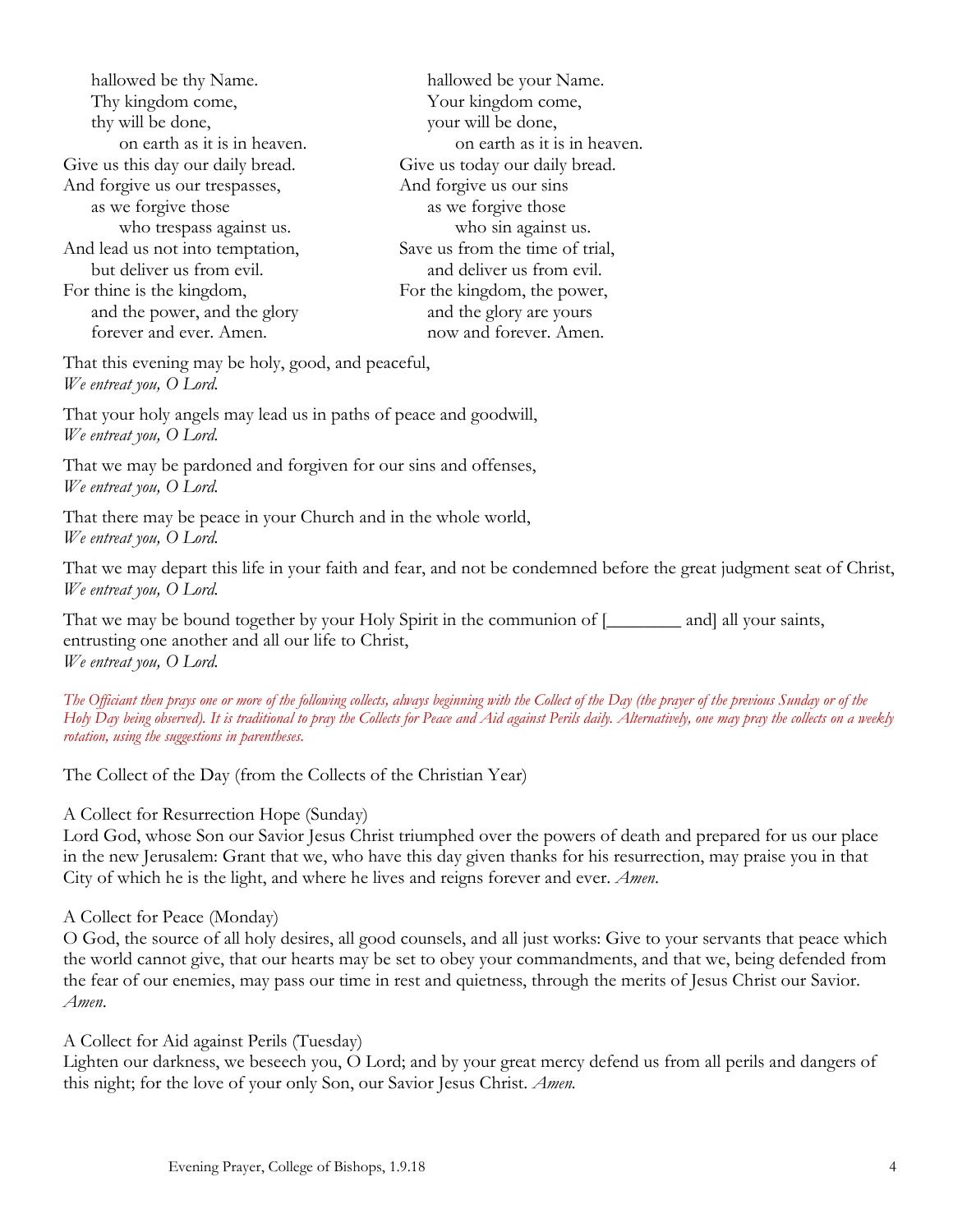# A Collect for Protection (Wednesday)

O God, the life of all who live, the light of the faithful, the strength of those who labor, and the repose of the dead: We thank you for the blessings of the day that is past, and humbly ask for your protection through the coming night. Bring us in safety to the morning hours; through him who died and rose again for us, your Son our Savior Jesus Christ. *Amen*.

# A Collect for the Presence of Christ (Thursday)

Lord Jesus, stay with us, for evening is at hand and the day is past; be our companion in the way, kindle our hearts, and awaken hope, that we may know you as you are revealed in Scripture and the breaking of bread. Grant this for the sake of your love. *Amen*.

# A Collect for Faith (Friday)

Lord Jesus Christ, by your death you took away the sting of death: Grant to us your servants so to follow in faith where you have led the way, that we may at length fall asleep peacefully in you and wake up in your likeness; for your tender mercies' sake. *Amen.*

A Collect for the Eve of Worship (Saturday) O God, the source of eternal light: Shed forth your unending day upon us who watch for you, that our lips may praise you, our lives may bless you, and our worship on the morrow give you glory; through Jesus Christ our Lord. *Amen.*

## *One of the following prayers for mission is added.*

O God and Father of all, whom the whole heavens adore: Let the whole earth also worship you, all nations obey you, all tongues confess and bless you, and men, women and children everywhere love you and serve you in peace; through Jesus Christ our Lord. *Amen.*

Keep watch, dear Lord, with those who work, or watch, or weep this night, and give your angels charge over those who sleep. Tend the sick, Lord Christ; give rest to the weary, bless the dying, soothe the suffering, pity the afflicted, shield the joyous; and all for your love's sake. *Amen.*

O God, you manifest in your servants the signs of your presence: Send forth upon us the Spirit of love, that in companionship with one another your abounding grace may increase among us; through Jesus Christ our Lord. *Amen.*

# **Personal Intercessions and Thanksgiving**

# **The General Thanksgiving**

Almighty God, Father of all mercies, we your unworthy servants give you humble thanks for all your goodness and loving-kindness to us and to all whom you have made. We bless you for our creation, preservation, and all the blessings of this life; but above all for your immeasurable love in the redemption of the world by our Lord Jesus Christ; for the means of grace, and for the hope of glory. And, we pray, give us such an awareness of your mercies, that with truly thankful hearts we may show forth your praise, not only with our lips, but in our lives, by giving up our selves to your service,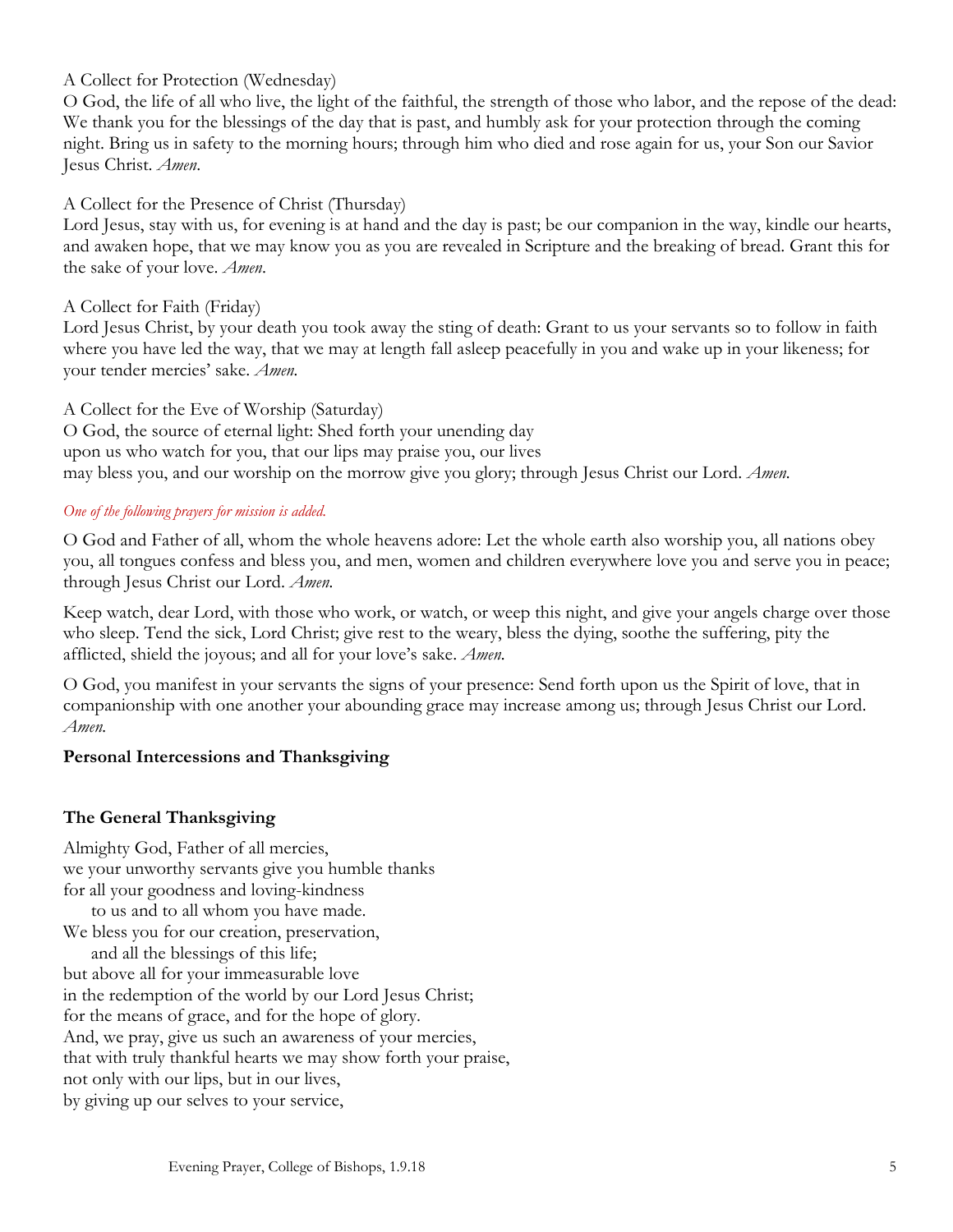and by walking before you in holiness and righteousness all our days; through Jesus Christ our Lord, to whom, with you and the Holy Spirit, be honor and glory throughout all ages. Amen.

# **A Prayer of St. John Chrysostom**

Almighty God, you have given us grace at this time, with one accord to make our common supplications to you; and you have promised through your well beloved Son that when two or three are gathered together in his Name you will grant their requests: Fulfill now, O Lord, our desires and petitions as may be best for us; granting us in this world knowledge of your truth, and in the age to come life everlasting. *Amen.*

*Officiant* Let us bless the Lord. *People* Thanks be to God.

*From Easter Day through the Day of Pentecost "Alleluia, alleluia" may be added to the preceding versicle and response.*

*One of these concluding sentences are said*

The grace of our Lord Jesus Christ, and the love of God, and the fellowship of the Holy Spirit, be with us all evermore. *Amen.*

*2 Corinthians 13:14*

May the God of hope fill us with all joy and peace in believing through the power of the Holy Spirit. *Amen. Romans 15:13*

Glory to God whose power, working in us, can do infinitely more than we can ask or imagine: Glory to him from generation to generation in the Church, and in Christ Jesus forever and ever. *Amen.* 

*Ephesians 3:20-21*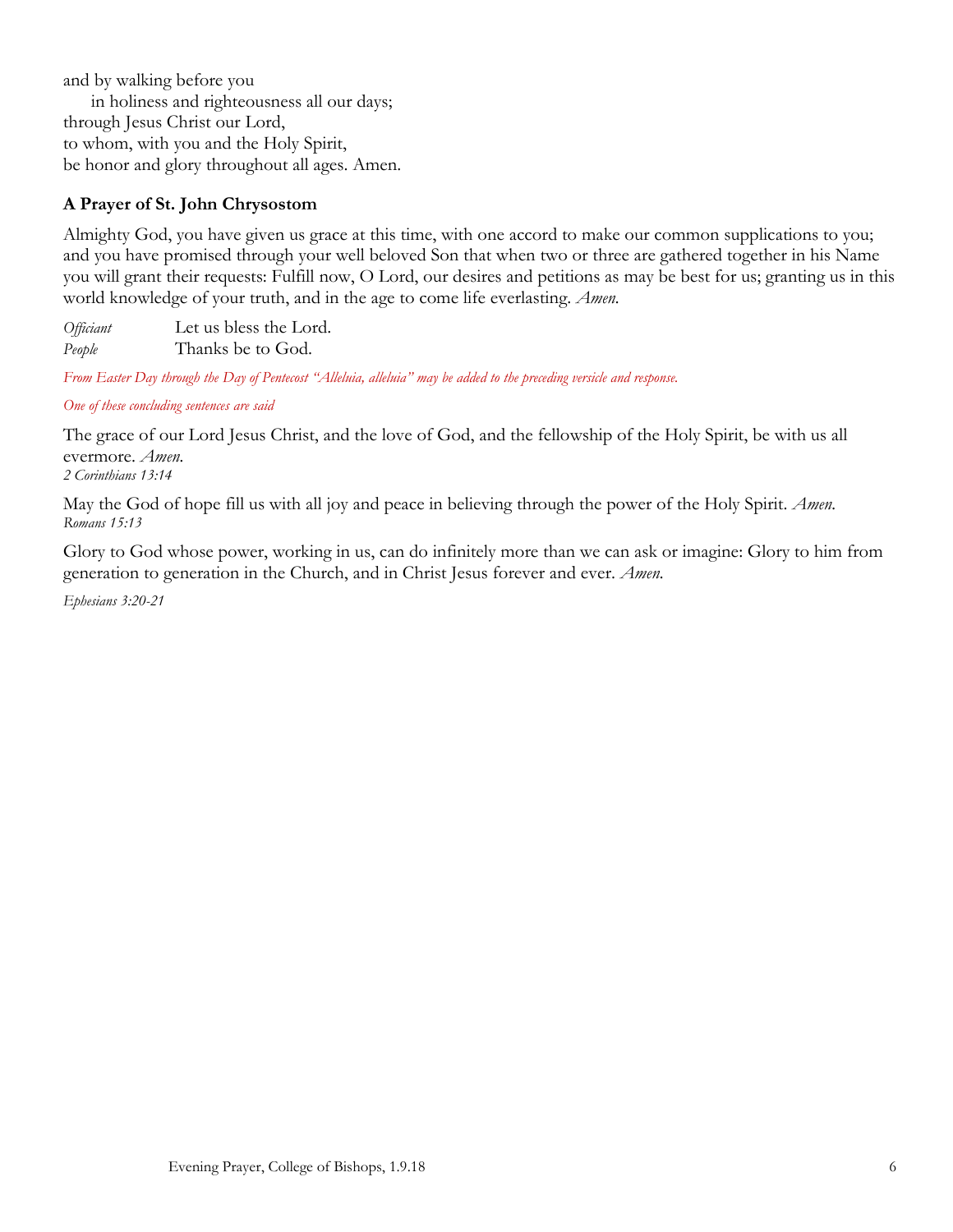# **Opening Sentences of Scripture**

*Advent*

Therefore stay awake – for you do not know when the master of the house will come, in the evening, or at midnight, or when the cock crows, or in the morning – lest he come suddenly and find you asleep. *Mark 13:35-36*

### *Christmas*

Behold, the dwelling place of God is with man. He will dwell with them, and they will be his people, and God himself will be with them as their God. *Revelation 21:3*

# *Epiphany*

Nations shall come to your light, and kings to the brightness of your rising. *Isaiah 60:3*

#### *Lent*

If we say we have no sin, we deceive ourselves, and the truth is not in us. If we confess our sins, he is faithful and just to forgive us our sins and to cleanse us from all unrighteousness. *1 John 1:8-9*

For I know my transgressions, and my sin is ever before me. *Psalm 51:3*

To the Lord our God belong mercy and forgiveness, for we have rebelled against him. *Daniel 9:9*

## *Holy Week*

All we like sheep have gone astray; we have turned every one to his own way; and the Lord has laid on him the iniquity of us all. *Isaiah 53:6*

## *Easter*

Thanks be to God, who gives us the victory through our Lord Jesus Christ. *1 Corinthians 15:57*

#### *Ascension*

For Christ has entered, not into holy places made with hands, which are copies of the true things, but into heaven itself, now to appear in the presence of God on our behalf. *Hebrews 9:24*

## *Pentecost*

The Spirit and the Bride say, "Come." And let the one who hears say, "Come." And let the one who is thirsty come; let the one who desires take the water of life without price. *Revelation 22:17*

There is a river whose streams make glad the city of God, the holy habitation of the Most High. *Psalm 46:4*

## *Trinity Sunday*

Holy, holy, holy, is the Lord God of Hosts; the whole earth is full of his glory! *Isaiah 6:3*

## *Days of Thanksgiving*

The Lord by wisdom founded the earth; by understanding he established the heavens; by his knowledge the deeps broke open, and the clouds drop down the dew.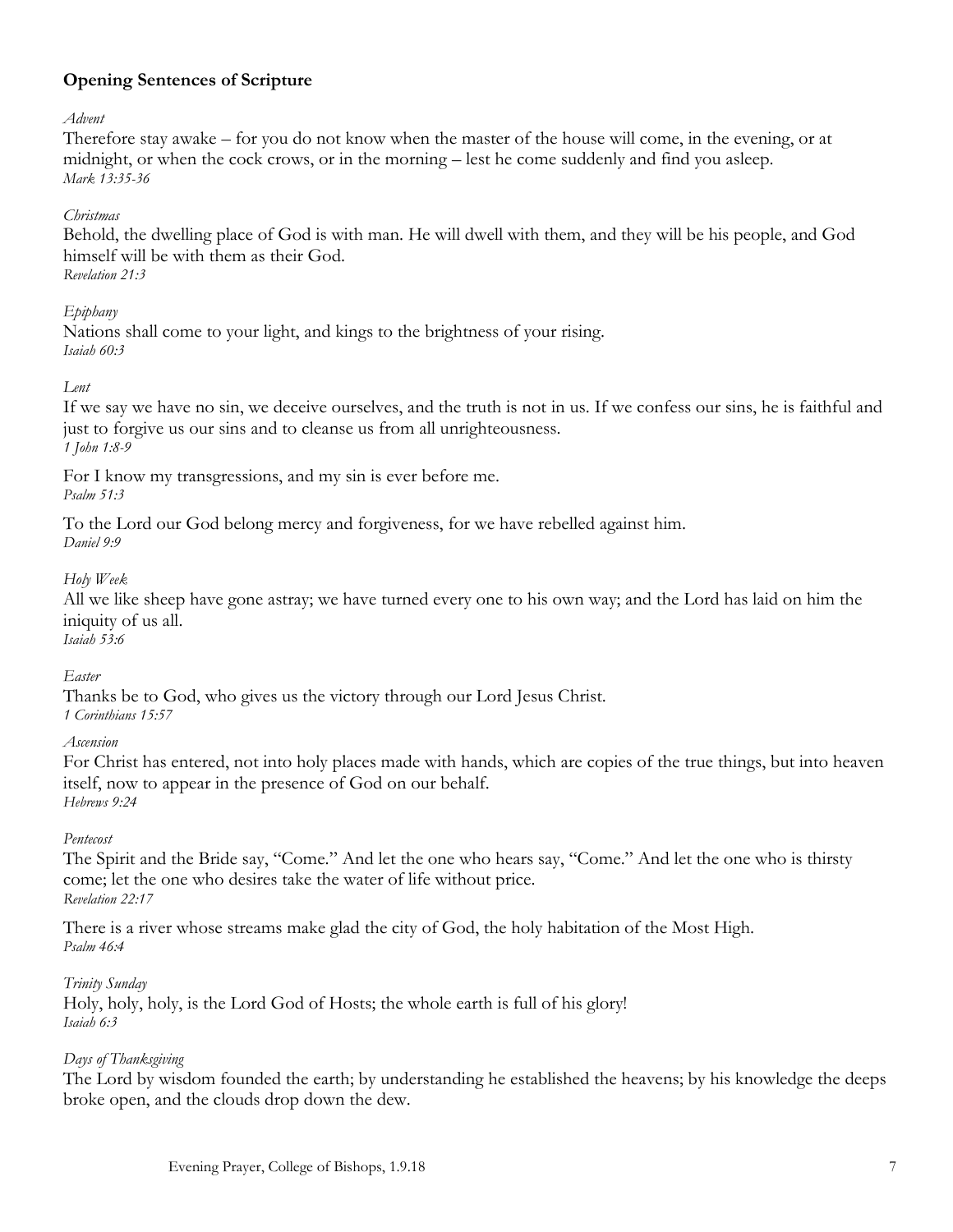*Proverbs 3:19-20*

*At any time*

Worship the Lord in the beauty of holiness; let the whole earth tremble before him. *Psalm 96:9*

I will bless the Lord who gives me counsel; my heart teaches me, night after night. I have set the Lord always before me; because he is at my right hand, I shall not fall. *Psalm 16:7-8*